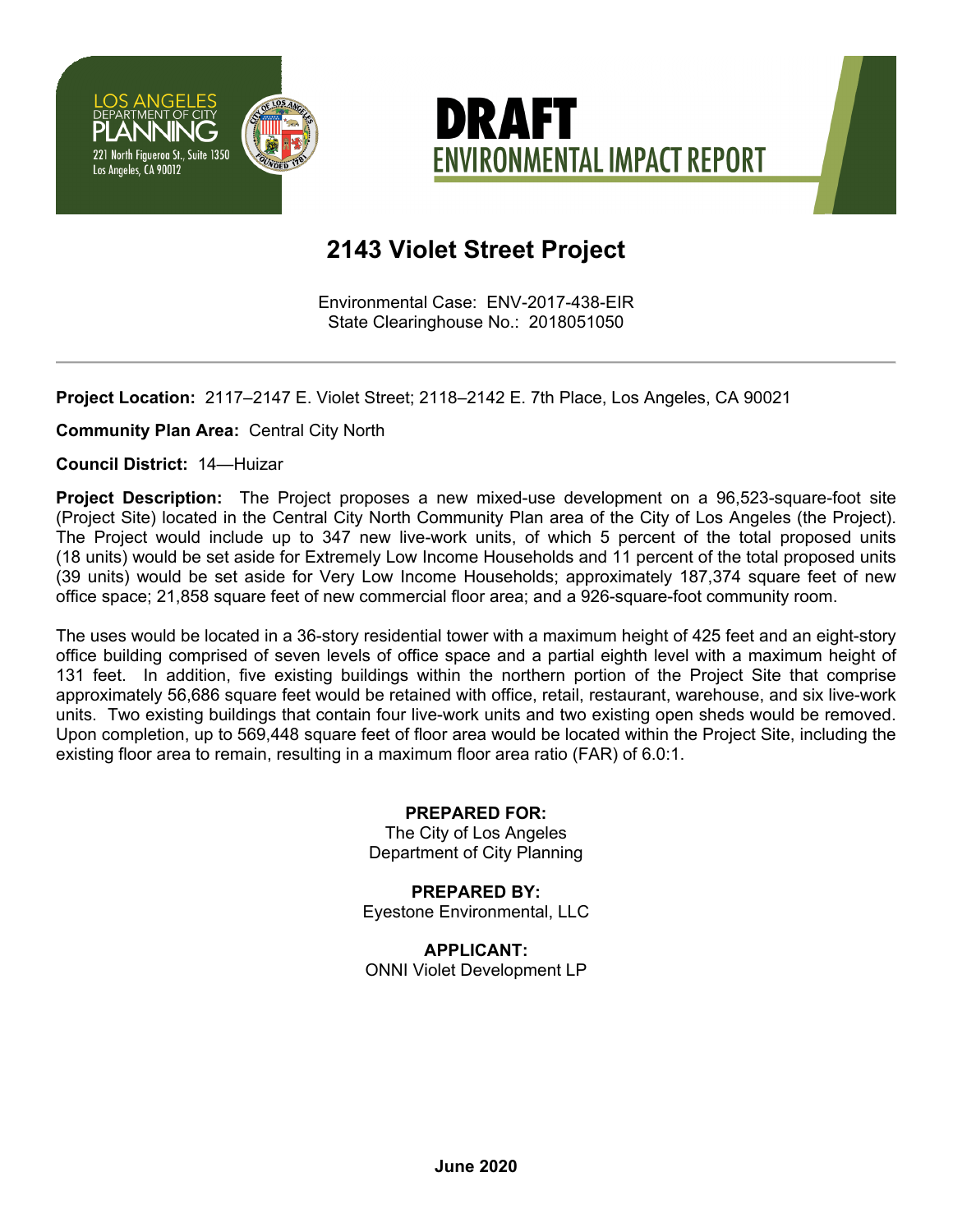|                |                                                                           | <b>Page</b> |
|----------------|---------------------------------------------------------------------------|-------------|
|                |                                                                           |             |
|                | <u>II. PROJECT DESCRIPTION ………………………………………………………………………………II-1</u>         |             |
|                |                                                                           |             |
|                |                                                                           |             |
|                |                                                                           |             |
| В.             |                                                                           |             |
|                |                                                                           |             |
| Α.             |                                                                           |             |
| B <sub>1</sub> |                                                                           |             |
| $C_{\cdot}$    |                                                                           |             |
| D.             |                                                                           |             |
| Е.             |                                                                           |             |
| $F_{\perp}$    |                                                                           |             |
| G.             |                                                                           |             |
| H <sub>1</sub> |                                                                           |             |
|                |                                                                           |             |
|                |                                                                           |             |
| H.4            |                                                                           |             |
|                |                                                                           |             |
| L.             |                                                                           |             |
| J.             |                                                                           |             |
| K.1            | Utilities and Service Systems-Water Supply and Infrastructure IV.K.1-1    |             |
|                |                                                                           |             |
| K.3            |                                                                           |             |
|                |                                                                           |             |
|                |                                                                           |             |
|                | B. Alternative 2: Zoning Compliant All Commercial Alternative V-22        |             |
|                | C. Alternative 3: Reduced Density, FAR, and Programming Alternative  V-43 |             |
|                | D. Alternative 4: DTLA 2040 Community Plan Update Mixed-Use               |             |
|                | Alternative                                                               |             |
| Е.             |                                                                           |             |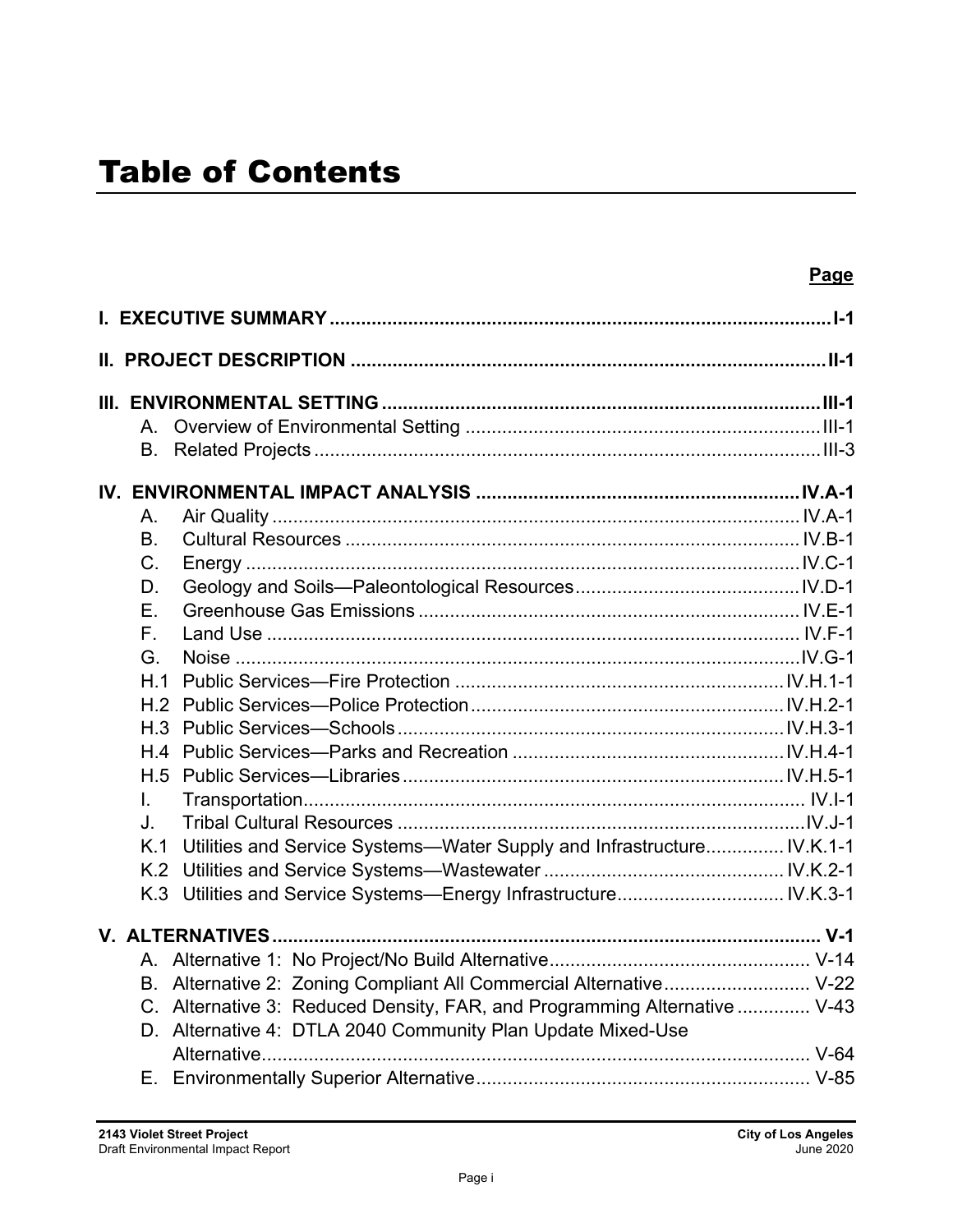### **Page**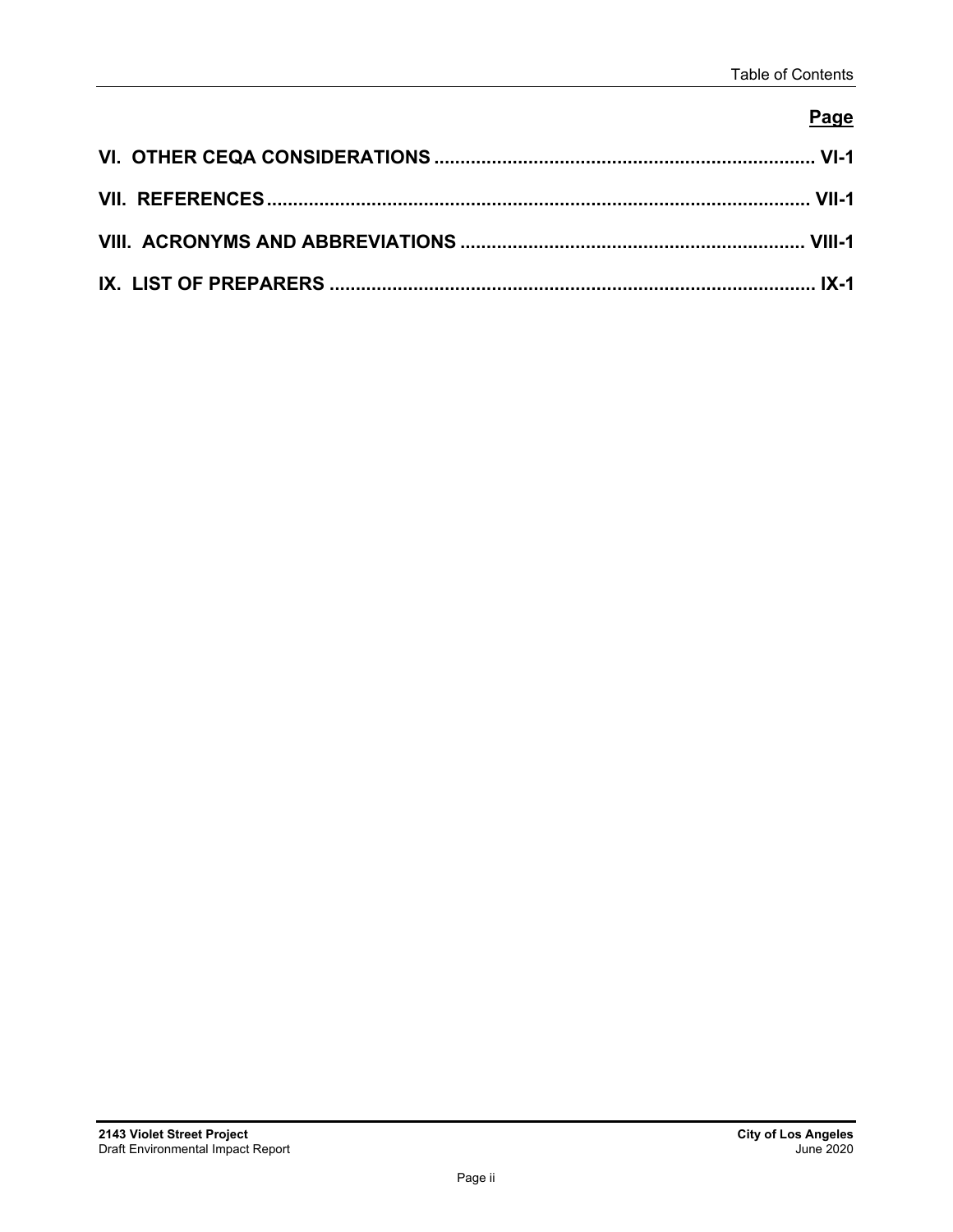- Appendix A Initial Study, NOP, and NOP Comment Letters
	- Appendix A.1 Initial Study
	- Appendix A.2 NOP
	- Appendix A.3 NOP Comment Letters
- Appendix B Technical Appendix for Air Quality and Greenhouse Gas Emissions
- Appendix C Cultural Resources Appendix
	- Appendix C.1 Historical Resource Report
	- Appendix C.2 Archaeological Resources Memo
- Appendix D Energy Calculations
- Appendix E Utility Report
- Appendix F Paleontological Records Search
- Appendix G Land Use Consistency Tables
- Appendix H Noise Calculation Worksheets
- Appendix I LAFD Response Letter
- Appendix J LAPD Response Letter
- Appendix K LAUSD Response Letter
- Appendix L DRP Response Letter
- Appendix M LAPL Response Letter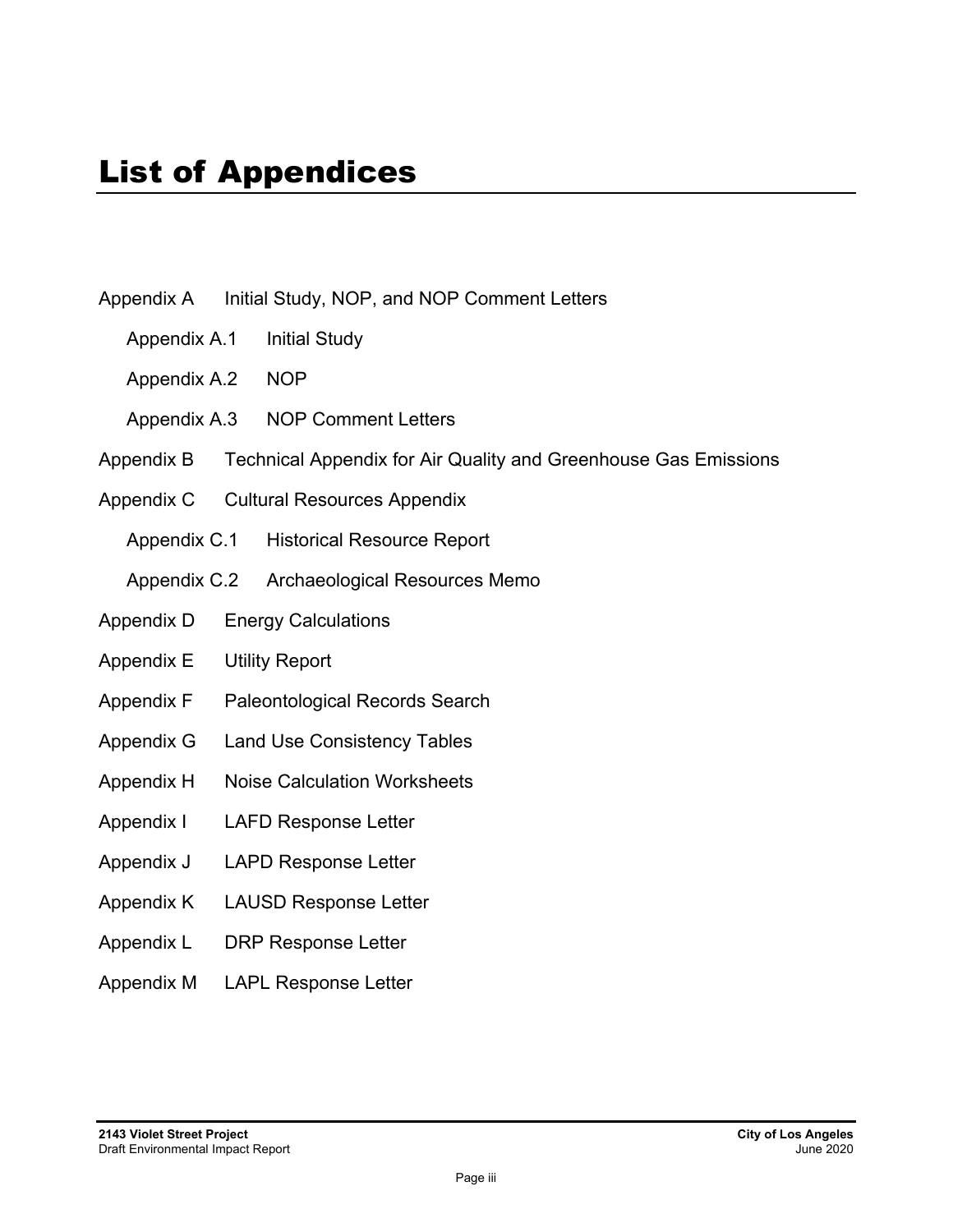#### Appendix N Transportation Appendix

- Appendix N.1 Transportation Study
- Appendix N.2 LADOT Assessment Letter
- Appendix N.3 Construction Clarification Memo
- Appendix O Tribal Cultural Resources Report
- Appendix P Water Supply Assessment
- Appendix Q Alternatives Traffic Analysis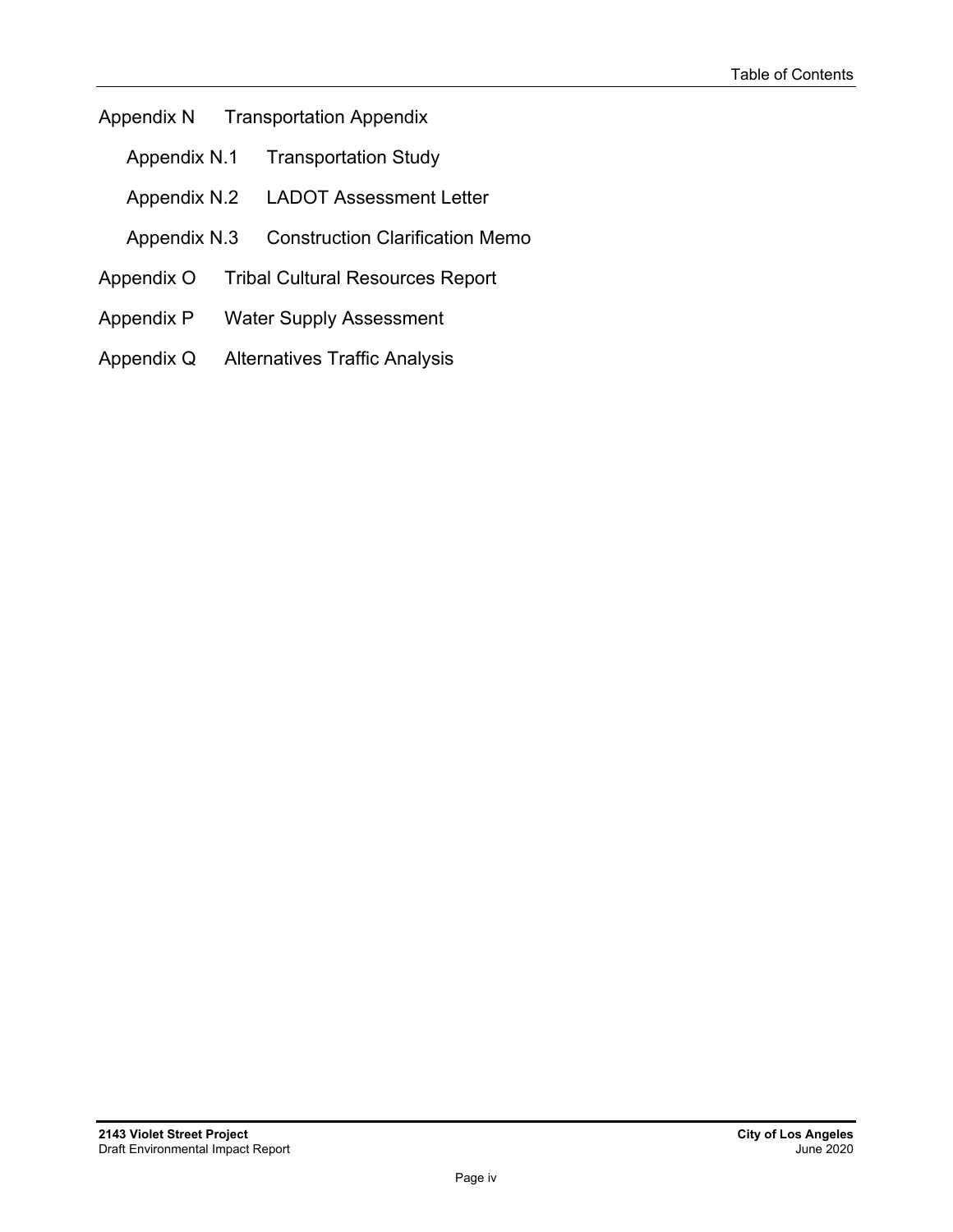| <b>Figure</b> |                                                                 | <b>Page</b> |
|---------------|-----------------------------------------------------------------|-------------|
| $II-1$        |                                                                 |             |
| $II-2$        |                                                                 |             |
| $II-3$        |                                                                 |             |
| $II-4$        |                                                                 |             |
| $II-5$        |                                                                 |             |
| $III-1$       |                                                                 |             |
| $IV.A-1$      |                                                                 |             |
| $IV.A-2$      |                                                                 |             |
| $IV.A-3$      |                                                                 |             |
| $IV.B-1$      |                                                                 |             |
| $IV.B-2$      |                                                                 |             |
| $IV.F-1$      |                                                                 |             |
| $IV.F-2$      |                                                                 |             |
| $IV.G-1$      |                                                                 |             |
| $IV.H.1-1$    |                                                                 |             |
| $IV.H.2-1$    |                                                                 |             |
| $IV.H.3-1$    |                                                                 |             |
| $IV.H.4-1$    | Parks and Recreational Facilities within a 2-Mile Radius of the |             |
|               |                                                                 |             |
| $IV.H.5-1$    |                                                                 |             |
| $IV.I-1$      |                                                                 |             |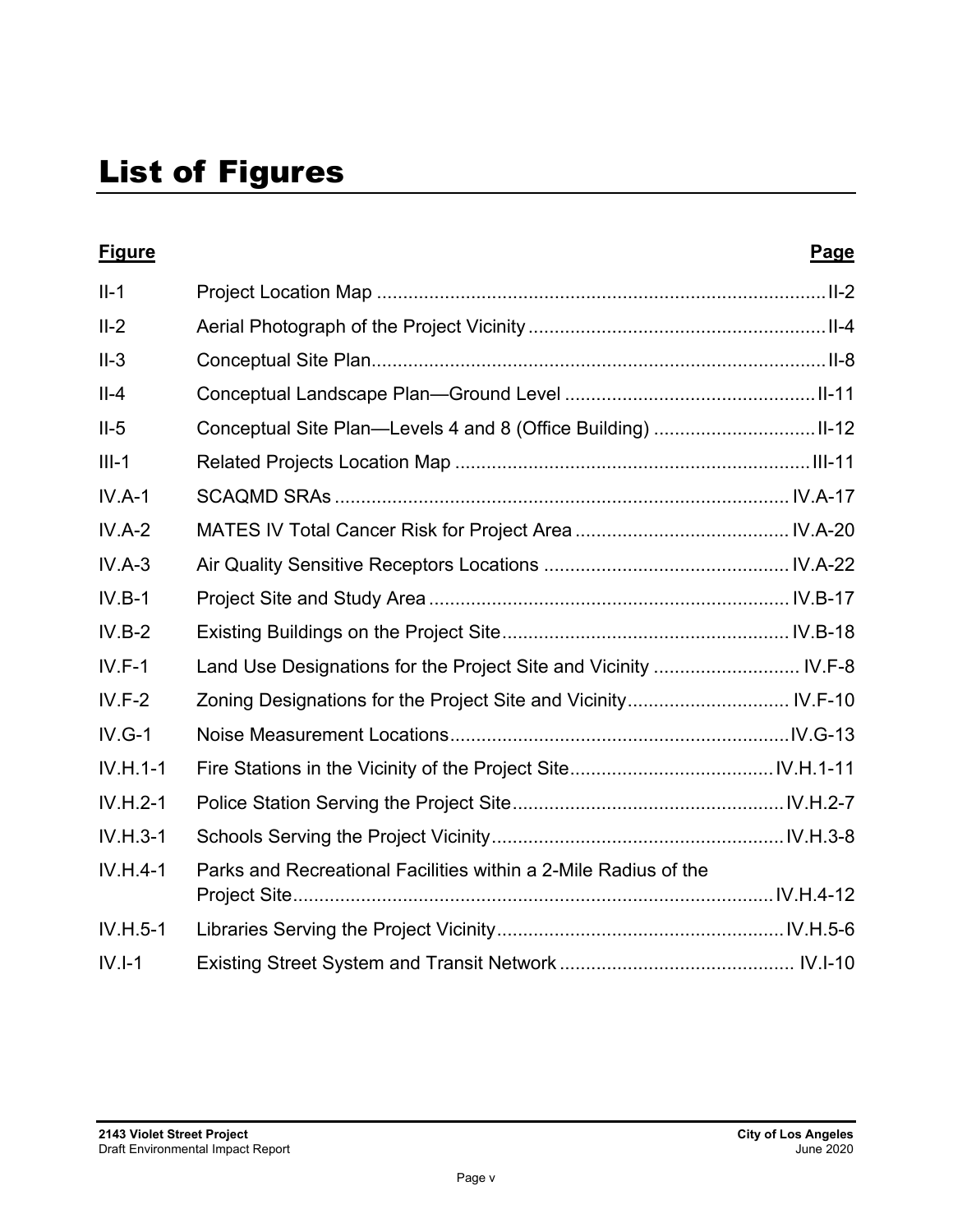# List of Tables

| <b>Table</b> |                                                                                                                           | Page |
|--------------|---------------------------------------------------------------------------------------------------------------------------|------|
| $I-1$        |                                                                                                                           |      |
| $II-1$       |                                                                                                                           |      |
| $II-2$       |                                                                                                                           |      |
| $III-1$      |                                                                                                                           |      |
| $IV.A-1$     |                                                                                                                           |      |
| $IV.A-2$     | Summary of Ambient Air Quality in the Project Vicinity  IV.A-18                                                           |      |
| $IV.A-3$     | <b>Estimated Daily Regional Operational Criteria Pollutant</b>                                                            |      |
| $IV.A-4$     |                                                                                                                           |      |
| $IV.A-5$     | Estimate of Maximum Regional Project Daily Construction                                                                   |      |
| $IV.A-6$     | Estimate of Maximum Regional Project Daily Operational                                                                    |      |
| $IV.A-7$     | <b>Estimate of Maximum Localized Daily Project Construction</b>                                                           |      |
| $IV.A-8$     | Estimate of Maximum Localized Project Daily Operational<br>Emissions-At Project Buildout (2024) (pounds per day)  IV.A-55 |      |
| $IV.C-1$     |                                                                                                                           |      |
| $IV.C-2$     | Summary of Annual Net New Energy Use During Project                                                                       |      |
| $IV.E-1$     |                                                                                                                           |      |
| $IV.E-2$     |                                                                                                                           |      |
| $IV.E-3$     | California GHG Inventory (million metric tons CO <sub>2</sub> e)  IV.E-33                                                 |      |
| $IV.E-4$     | Existing (2018) Project Site Annual GHG Emissions Summary  IV.E-35                                                        |      |
| $IV.E-5$     | Mandatory Regulatory Compliance Measures within the Climate                                                               |      |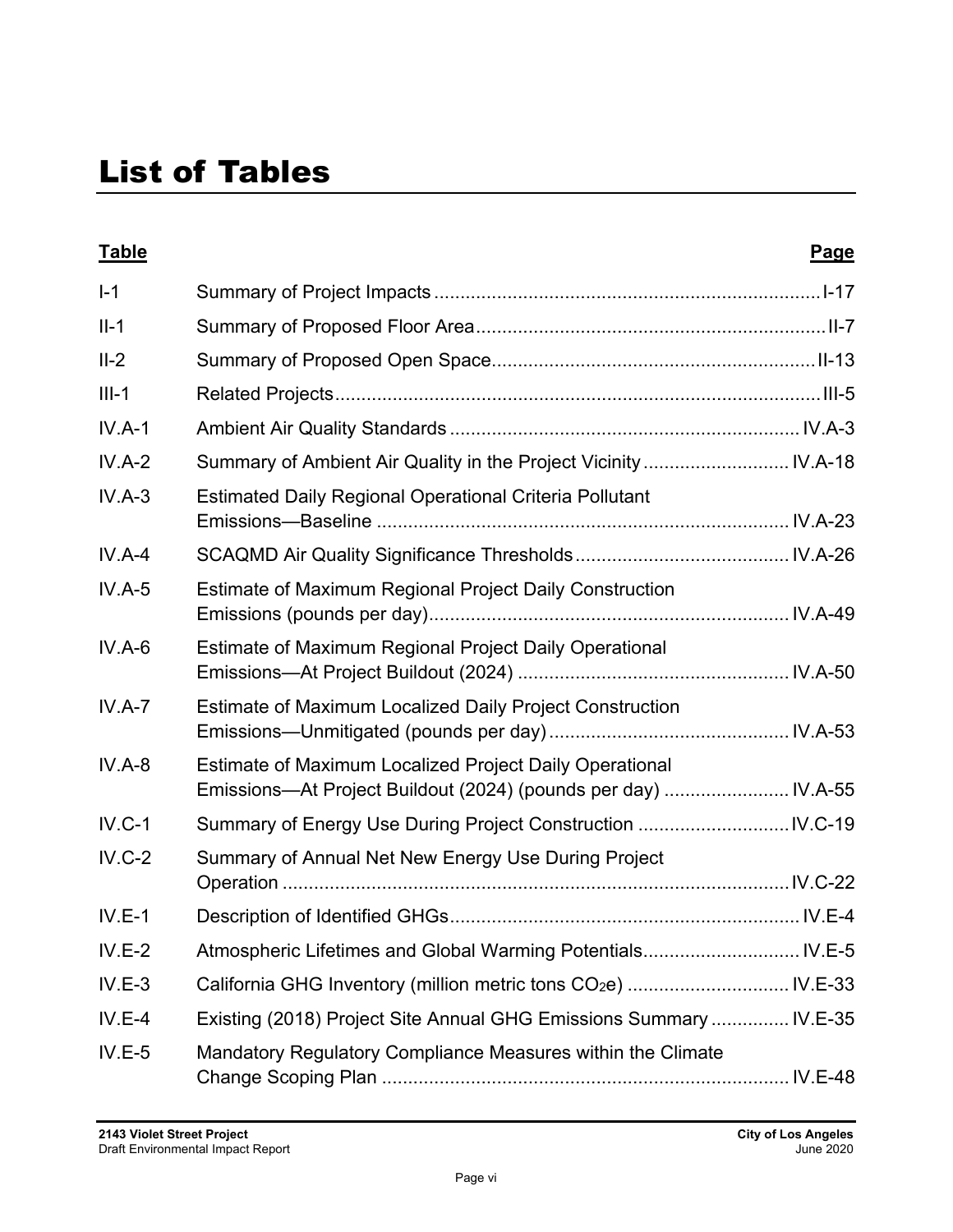| <b>Table</b>   |                                                                         | Page |
|----------------|-------------------------------------------------------------------------|------|
| $IV.E-6$       | Consistency Analysis-Climate Change Scoping Plan  IV.E-51               |      |
| $IV.E-7$       | Comparison of Project Total VMT/Capita to 2016-2040 RTP/SCS  IV.E-58    |      |
| $IV.E-8$       | Consistency with Applicable GHG Emissions Goals and Actions             |      |
| $IV.E-9$       |                                                                         |      |
| <b>IV.E-10</b> | Annual GHG Emissions Summary (Buildout) (metric tons of                 |      |
| $IV.G-1$       |                                                                         |      |
| $IV.G-2$       | City of Los Angeles Guidelines for Noise Compatible Land UseIV.G-7      |      |
| $IV.G-3$       |                                                                         |      |
| $IV.G-4$       | FTA Construction Vibration Impact Criteria for Building Damage  IV.G-11 |      |
| $IV.G-5$       |                                                                         |      |
| $IV.G-6$       |                                                                         |      |
| $IV.G-7$       |                                                                         |      |
| $IV.G-8$       |                                                                         |      |
| $IV.G-9$       |                                                                         |      |
| $IV.G-10$      |                                                                         |      |
| <b>IV.G-11</b> |                                                                         |      |
| <b>IV.G-12</b> |                                                                         |      |
| $IV.G-13$      |                                                                         |      |
| $IV.G-14$      |                                                                         |      |
| <b>IV.G-15</b> |                                                                         |      |
| $IV.G-16$      |                                                                         |      |
| <b>IV.G-17</b> |                                                                         |      |
| <b>IV.G-18</b> |                                                                         |      |
| <b>IV.G-19</b> |                                                                         |      |
| <b>IV.G-20</b> |                                                                         |      |
| <b>IV.G-21</b> |                                                                         |      |
| <b>IV.G-22</b> |                                                                         |      |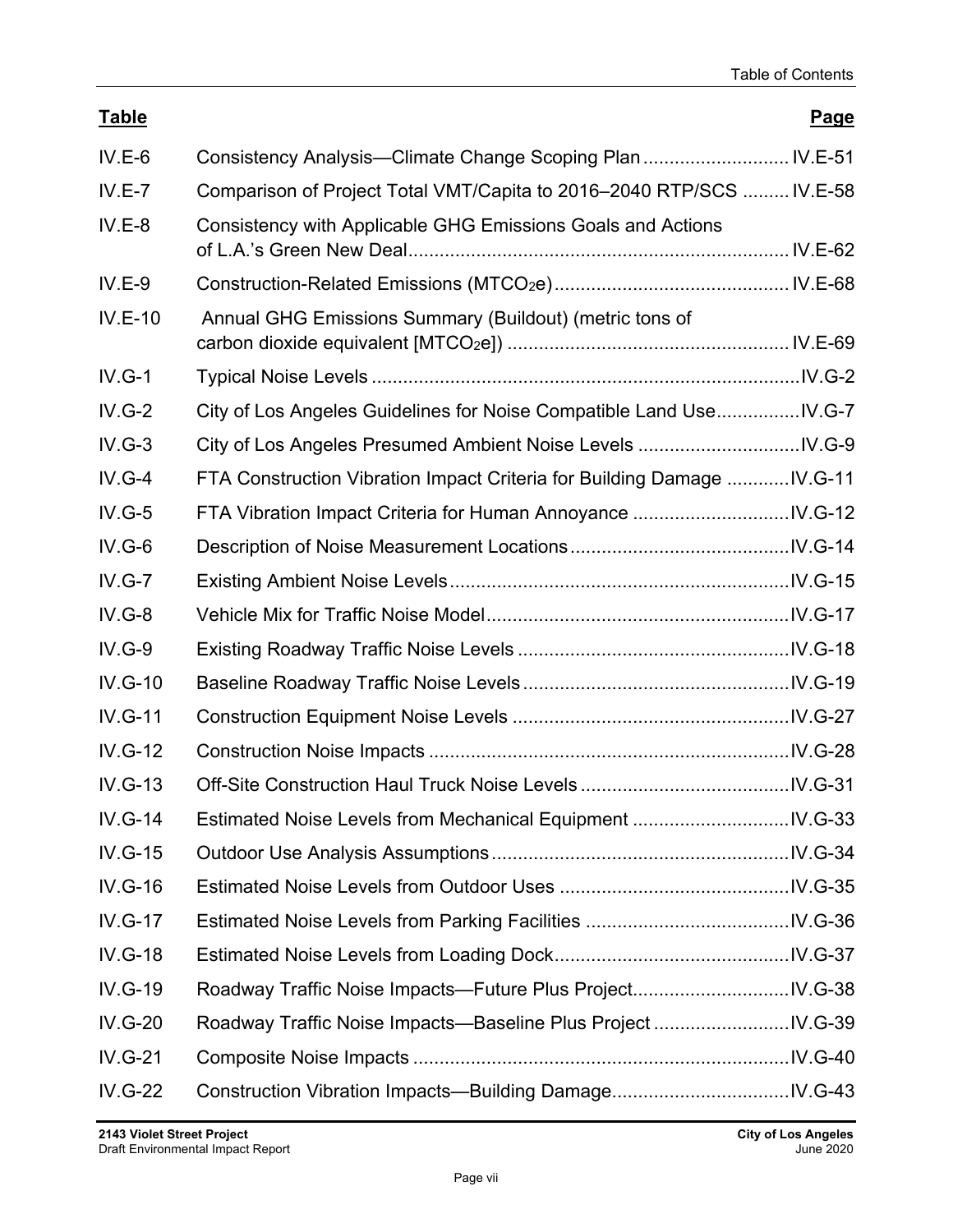### **Table Page**

| $IV.G-23$      |                                                                                                                             |  |
|----------------|-----------------------------------------------------------------------------------------------------------------------------|--|
| <b>IV.G-24</b> |                                                                                                                             |  |
| $IV.H.1-1$     |                                                                                                                             |  |
| $IV.H.1-2$     | Average EMS and Non-EMS Response Times (2020)  IV.H.1-13                                                                    |  |
| $IV.H.2-1$     |                                                                                                                             |  |
| $IV.H.2-2$     |                                                                                                                             |  |
| $IV.H.2-3$     | <b>Estimated Service Population from Related Projects within</b>                                                            |  |
| $IV.H.3-1$     | Capacity and Existing Enrollment (2017–2018) of LAUSD                                                                       |  |
| $IV.H.3-2$     | Capacity and Projected Enrollment (2022-2023) of LAUSD                                                                      |  |
| $IV.H.3-3$     | Estimated Number of Students Generated by the Project IV.H.3-17                                                             |  |
| $IV.H.3-4$     | <b>Estimated Student Generation from Related Projects within</b><br>the Attendance Boundaries of the Schools that Serve the |  |
| $IV.H.4-1$     | <b>Public Parks and Recreational Facilities Within a Two-Mile</b>                                                           |  |
| $IV.H.4-2$     | LAMC Section 12.21-G-Open Space Required and Provided                                                                       |  |
| $IV.H.5-1$     |                                                                                                                             |  |
| $IV.H.5-2$     |                                                                                                                             |  |
| $IV.H.5-3$     |                                                                                                                             |  |
| $IV.H.5-4$     |                                                                                                                             |  |
| $IV.H.5-5$     |                                                                                                                             |  |
| $IV.H.5-6$     |                                                                                                                             |  |
| IV.K.1-1       | Los Angeles Department of Water and Power 2007-2016                                                                         |  |
| $IV.K.1-2$     |                                                                                                                             |  |
| $IV.K.1-3$     | City of Los Angeles Water Demand Projections Based on                                                                       |  |